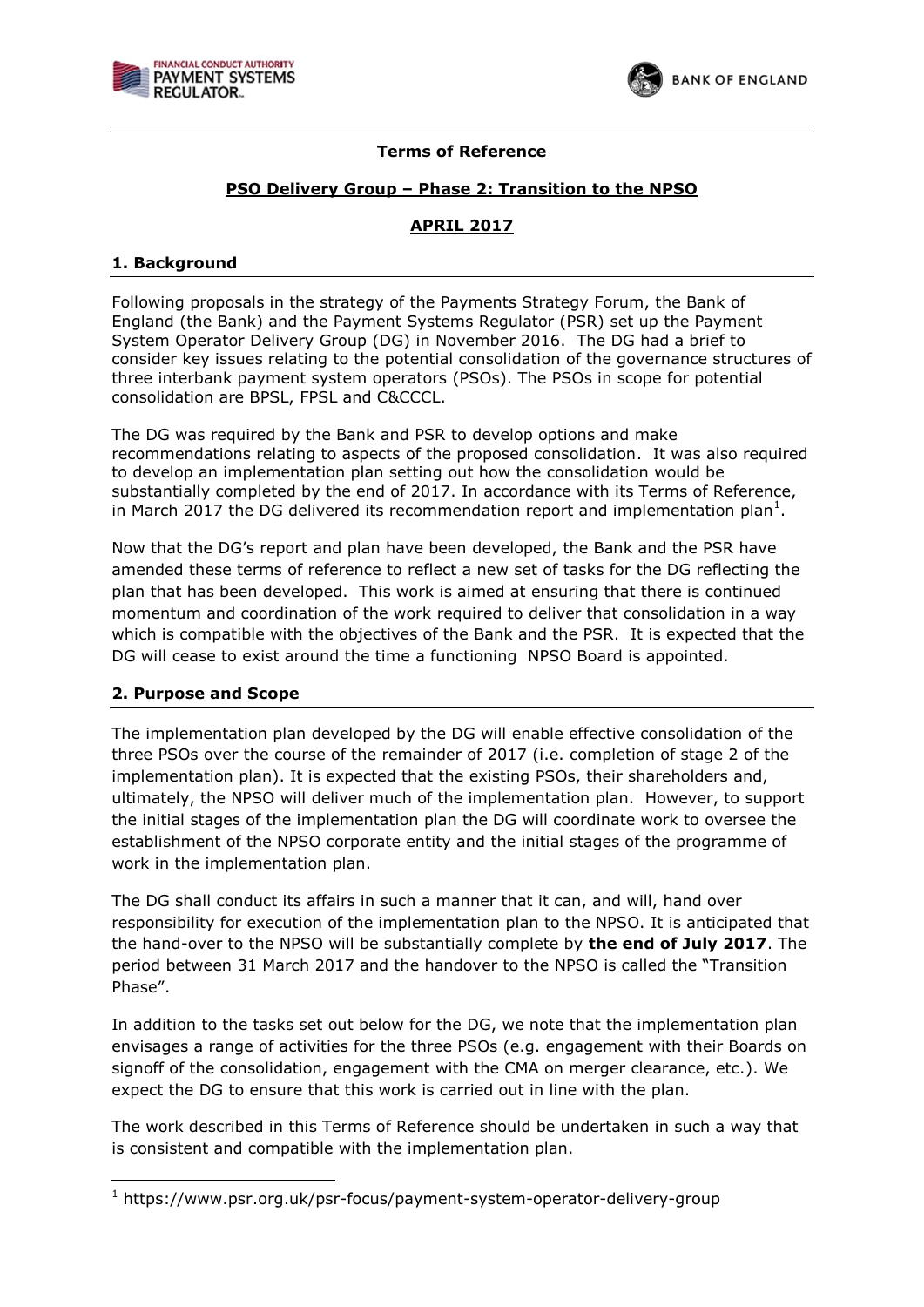



### **3. Tasks and Activities**

The DG will oversee the tasks to be completed during the Transition Phase, including:

- Work relating to this matter undertaken by the PSOs and others. The DG will seek to ensure that these tasks are carried out in a manner which supports the timely delivery of the NPSO. This could include, for example, the work the PSOs need to undertake to ensure a successful CMA merger clearance (if required).
- Engagement with the anticipated group of funding providers to secure initial funding. This will enable the NPSO to be established and the consolidation to be completed as planned.
- Creation of the NPSO corporate entity at such a point that enables the appointment of the Chair of the NPSO.
- Production of the articles of association and other constitutional documents for the NPSO. We would expect the DG to propose how key design issues considered through its recommendation report and other regulatory requirements are reflected through the articles. The following areas are likely to be considered:
	- o Conditions of membership of the NPSO
	- o Limitations on the distribution of profits
	- o Objects and powers of the NPSO
	- o Governance framework for the NPSO
	- o Principles of funding the activities of the NPSO
- The DG should also consider the appropriate processes for the future management of amendments to the articles (e.g. 'provisions for entrenchment').
- An appropriate group of members of the  $DG<sup>2</sup>$  will establish and execute an open and credible leadership selection process which results in the appointment of a Chair and CEO of the NPSO. It is expected that the Chair of the DG will lead the selection panel recruiting the NPSO Chair.

The DG should ensure that there is appropriate communication with key stakeholders throughout its work.

The DG should undertake these tasks and activities in a way which will assist the NPSO Board to complete Stage 2 of the implementation plan (as set out in the Report) by **31 December 2017**.

## **4. Requirements for the DG during the Transition Phase**

-

In conducting its affairs during the Transition Phase, the DG will continue to have a strong regard to the objectives of the Bank and PSR, and will consider the extent to which particular arrangements are likely to further those objectives. In particular the DG will have regard to:

 $2$  Any member considering applying for the position of Chair or CEO of the NPSO must recuse themselves from these discussions.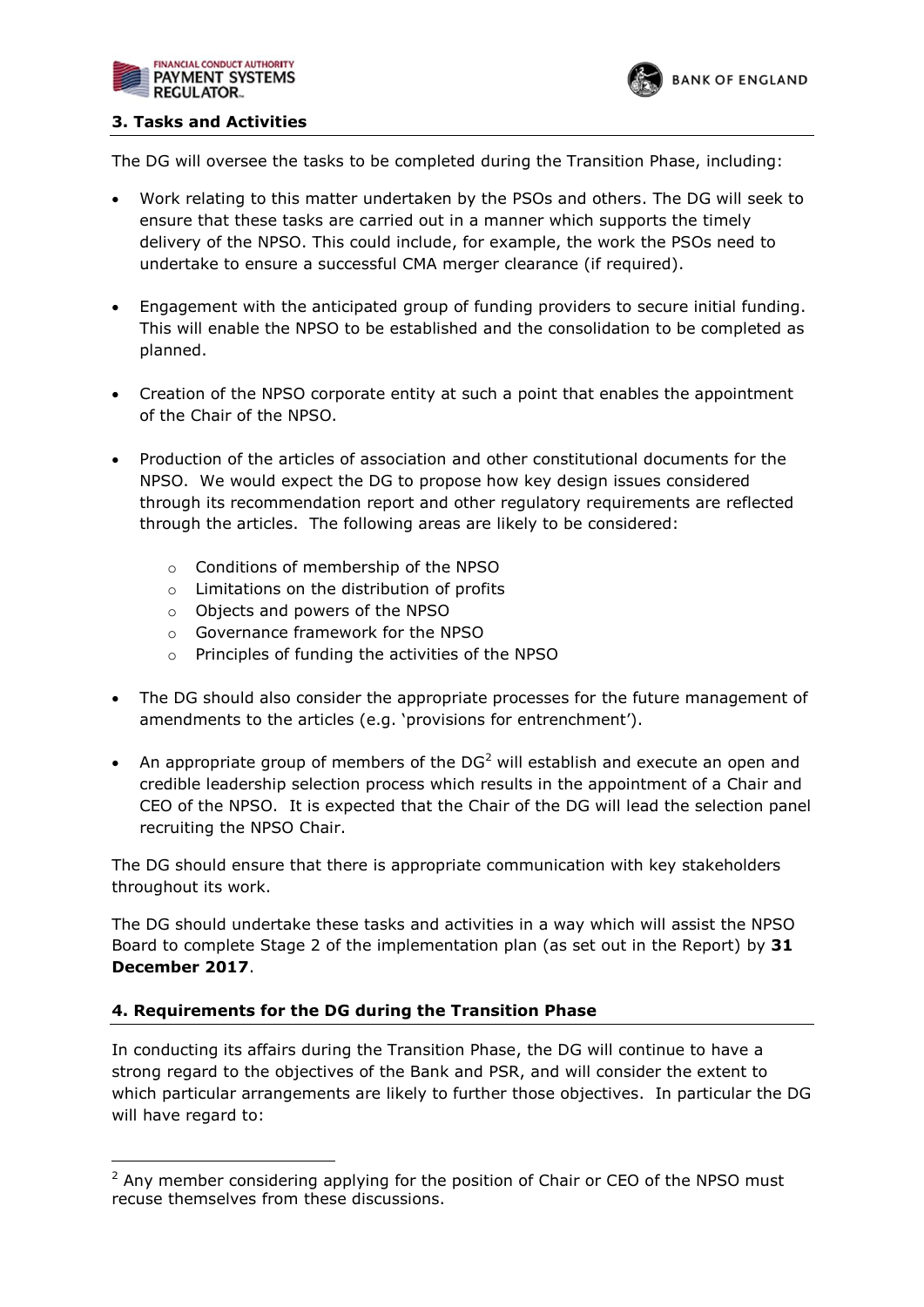

 The need for the NPSO to support the robustness and resilience of the financial system, comply with relevant regulatory requirements, and seek to minimise risk arising during, and as a result of, the transition.

**BANK OF ENGLAND** 

- The need for the NPSO to be able to take forward work developed by the Payments Strategy Forum on the New Payments Architecture (NPA). It is expected that the user requirements for the NPA will be developed by the end of 2017. The NPSO will need to be ready to take on these user requirements and start the work that will be needed in order to develop the functional requirements for the NPA and a framework for the NPA's procurement.
- The need to ensure that the scope and timetables set out in its implementation plan are delivered.
- The need to ensure that there is no impact from transition on the pipeline of PSPs on- boarding to the three payment schemes (e.g. as part of work on structural reform or new entrant PSPs).

Whilst the DG's work will support the timely delivery of the NPSO, it should not fetter the discretion of the future NPSO Board.

The DG will continue to update the CG on the progress of the Transition Phase. This specific reporting responsibility will cease when the DG hands over to the NPSO by end-July, from which point it is anticipated that the NPSO Board may be required to report periodically on its continuing progress to the Bank and the PSR as regulators.

## **5. Constitution and Governance**

## Chair

The Chair of the DG has been appointed by the PSR. The Bank was part of the selection process that led to the Chair's appointment. The Chair will be ultimately responsible for ensuring the DG delivers the work as outlined in this Terms of Reference document. If there are disagreements within the DG on how the work should be progressed, the final decision will continue to rest with the Chair, who may consult the CG. The Chair's appointment will cease once the DG is disbanded.

### **Membership**

The membership of the DG will comprise the following:

| <b>Position</b>                                 | <b>Member</b>           |
|-------------------------------------------------|-------------------------|
| Independent Chair                               | <b>Robert Stansbury</b> |
| Chair of C&CCCL                                 | Jane Bevis              |
| Chair of BPSL                                   | David Rigney            |
| Chair of FPSL                                   | Nick Caplan             |
| Independent Member and deputy chair             | Faith Reynolds          |
| Industry representative (large PSPs)            | <b>Russell Saunders</b> |
| Industry representative (small and medium PSPs) | <b>Becky Clements</b>   |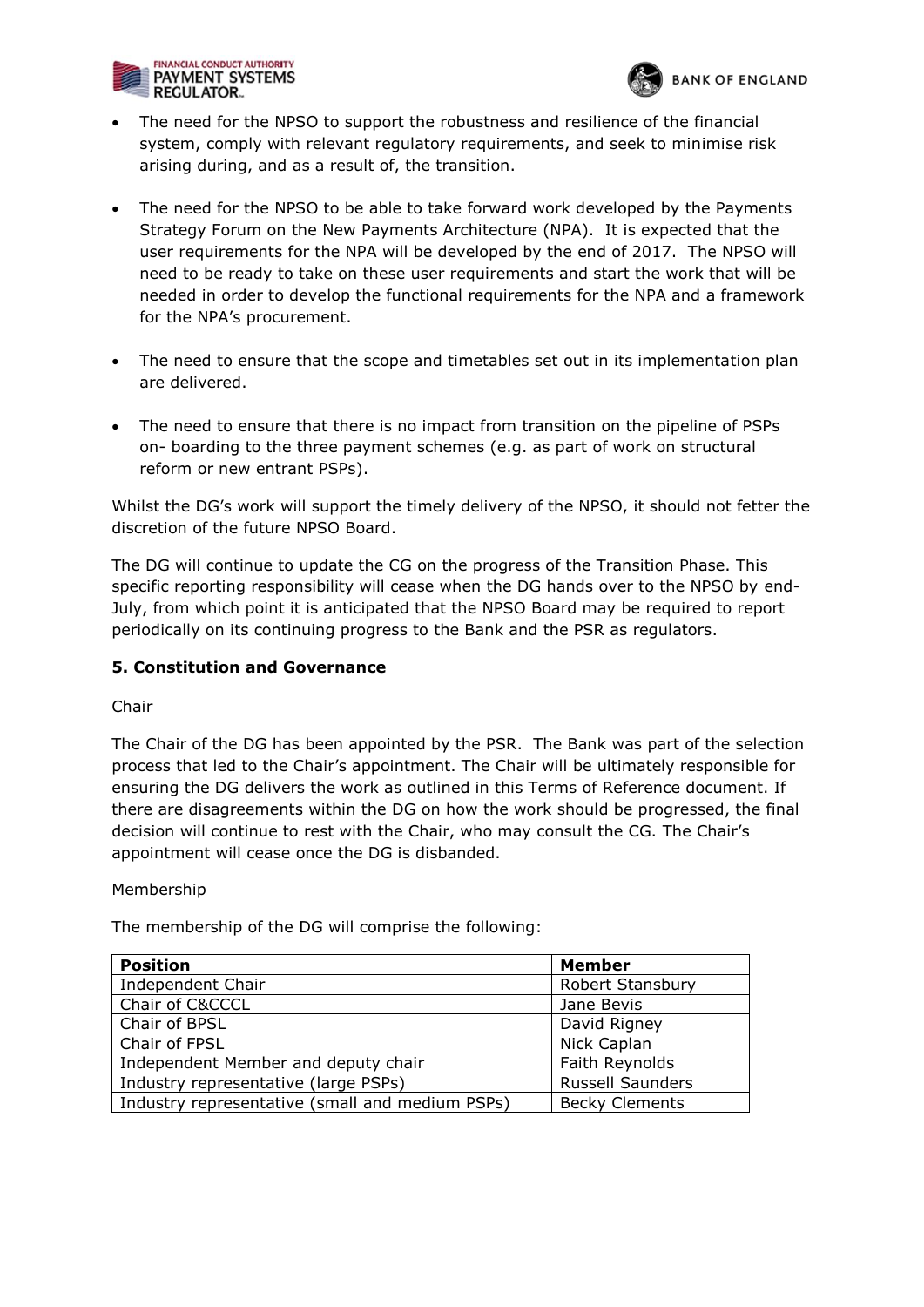



### The quorum

The DG will be quorate when:

- The chair or the deputy chair, are present; and
- At least two of the PSO chairs are present; and
- At least two of the Forum representatives are present; and
- Where only five members are present, the chair is among those 5.

#### **Observers**

The Bank and the PSR will attend the meetings as observers.

#### Support

It is expected that the DG will require support (including secretariat) in carrying out their work. This support may include both internal and external resource. The Initial Funding Proposal includes budget for such external resource.

#### Relationship with Coordination Group, the Forum and members of the PSOs

It is expected that the DG Chair will continue to attend the Bank/PSR Coordination Group (CG) meetings on the invitation of the CG. The Chair will discuss progress with the implementation plan.

The membership of the DG includes non-PSO members who will continue to have a key role in consulting and canvasing the views of the prospective stakeholders of the NPSO on key issues being considered. In particular, members that are representatives of the Payments Strategy Forum will continue to provide a point of coordination between the Forum's activities and the DG's activities and update the Forum on progress where necessary.

Similarly, the PSO members of the DG will continue to consult with the members of the PSOs seeking to ensure they continue to be supportive of the implementation of the NPSO and to ensure that any unforeseen impacts on them are fully communicated back to the DG, as appropriate.

### Funding

It is anticipated that the activities and expenses incurred by the DG should be funded by the PSOs during Transition and by the Initial Funding of the NPSO thereafter.

### **6. Administration**

#### Meetings

The DG will meet as frequently as is required to fulfil the tasks set out in the Terms of Reference. It is expected that the location of meetings will be Thomas More Square.

### Secretariat

It is expected that the minute taker for the DG will continue to be provided by the PSR, or such other external resource as is agreed.

The secretariat will perform the administrative functions for the DG, which includes organising meeting dates and locations and circulating papers.